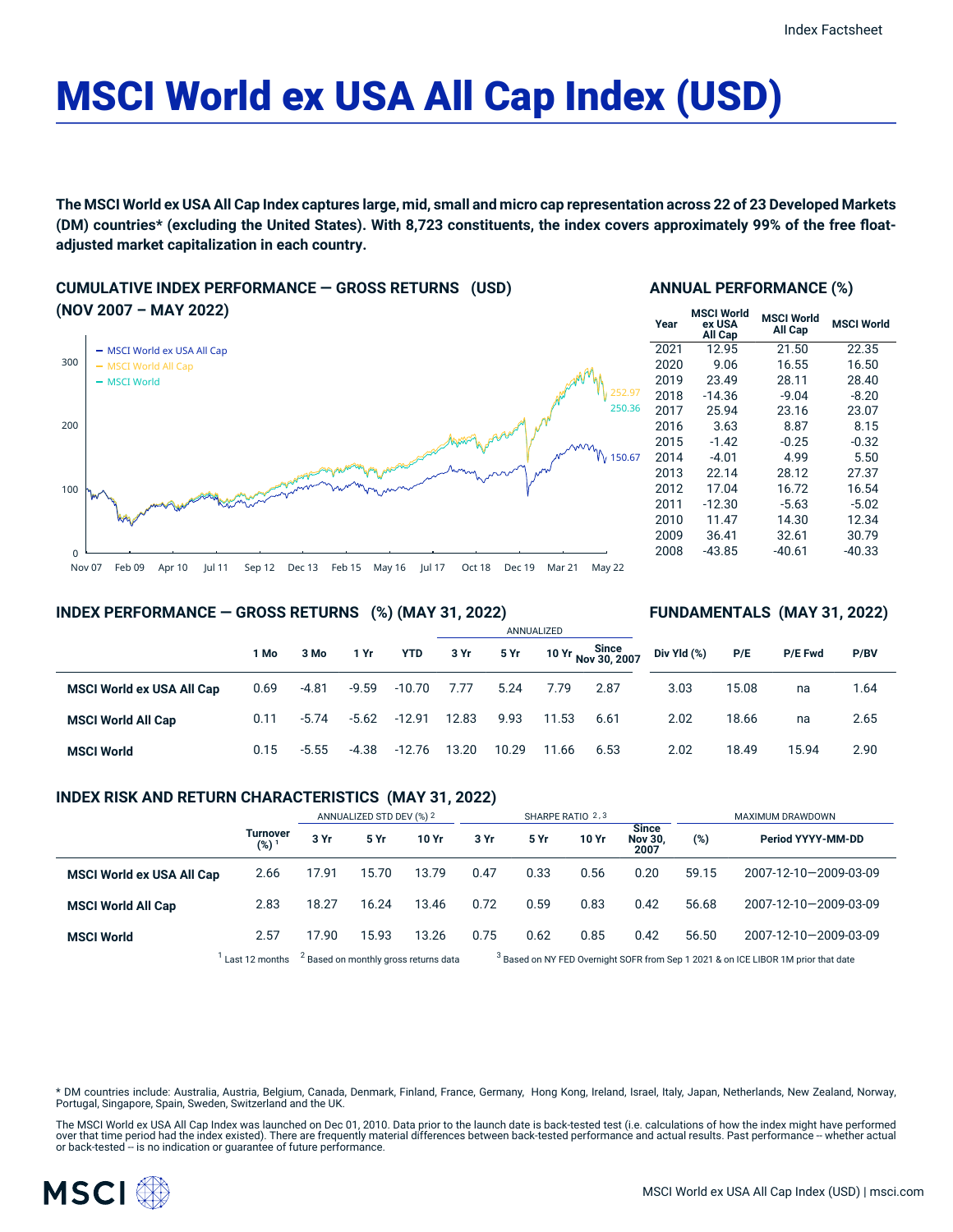### **INDEX CHARACTERISTICS**

|                     | <b>MSCI World ex USA All Cap</b> |  |  |  |  |  |
|---------------------|----------------------------------|--|--|--|--|--|
| Number of           | 8,723                            |  |  |  |  |  |
| <b>Constituents</b> |                                  |  |  |  |  |  |
|                     | <b>Mkt Cap (USD Millions)</b>    |  |  |  |  |  |
| Index               | 20,451,841.96                    |  |  |  |  |  |
| Largest             | 343.597.10                       |  |  |  |  |  |
| <b>Smallest</b>     | 0.01                             |  |  |  |  |  |
| Average             | 2.344.59                         |  |  |  |  |  |
| <b>Median</b>       | 142.53                           |  |  |  |  |  |
|                     |                                  |  |  |  |  |  |

## **TOP 10 CONSTITUENTS**

|                      | Country   | <b>Float Adj Mkt</b><br>Cap<br>(USD Billions) | Index<br>$Wt.$ $(\%)$ | <b>Sector</b>       |
|----------------------|-----------|-----------------------------------------------|-----------------------|---------------------|
| <b>NESTLE</b>        | CН        | 343.60                                        | 1.68                  | <b>Cons Staples</b> |
| ROCHE HOLDING GENUSS | CН        | 239.23                                        | 1.17                  | <b>Health Care</b>  |
| ASML HLDG            | <b>NL</b> | 237.33                                        | 1.16                  | Info Tech           |
| <b>SHELL</b>         | GB        | 230.60                                        | 1.13                  | Energy              |
| <b>ASTRAZENECA</b>   | GB        | 204.10                                        | 1.00                  | <b>Health Care</b>  |
| <b>NOVARTIS</b>      | CН        | 198.54                                        | 0.97                  | <b>Health Care</b>  |
| NOVO NORDISK B       | <b>DK</b> | 186.14                                        | 0.91                  | <b>Health Care</b>  |
| LVMH MOET HENNESSY   | <b>FR</b> | 177.61                                        | 0.87                  | Cons Discr          |
| TOYOTA MOTOR CORP    | JP        | 174.97                                        | 0.86                  | Cons Discr          |
| BHP GROUP (AU)       | AU        | 162.00                                        | 0.79                  | <b>Materials</b>    |
| Total                |           | 2.154.12                                      | 10.53                 |                     |

## **FACTORS - KEY EXPOSURES THAT DRIVE RISK AND RETURN MSCI FACTOR BOX**



## **SECTOR WEIGHTS**



## **MSCI FaCS**



Neutral factor exposure (FaCS = 0) represents MSCI ACWI IMI.

## **COUNTRY WEIGHTS**



## **MSCI**<sup>®</sup>